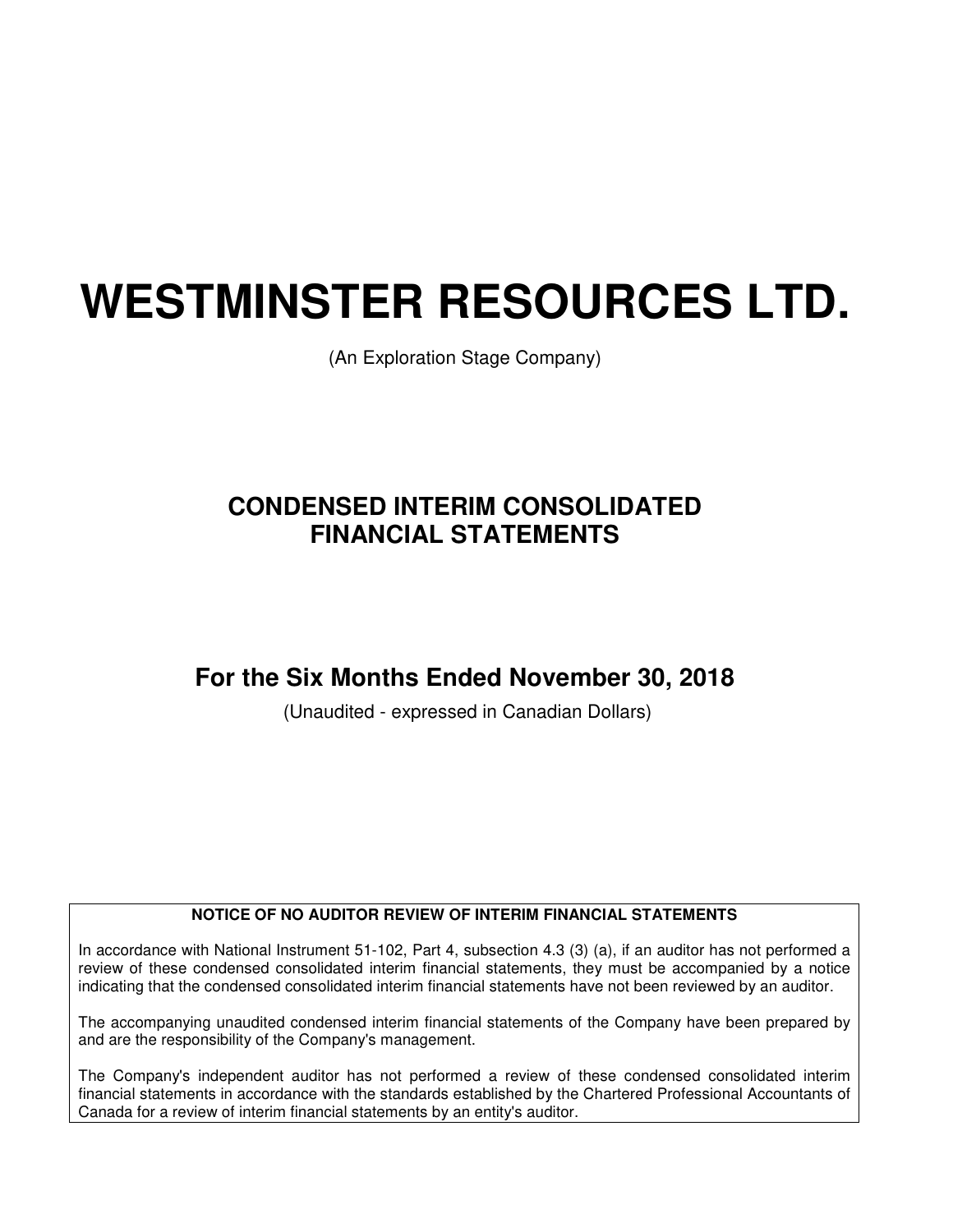# **Condensed Interim Consolidated Statements of Financial Position**

(Expressed in Canadian Dollars – Unaudited)

|                                                 | <b>November 30, 2018</b> |              | May 31, 2018   |
|-------------------------------------------------|--------------------------|--------------|----------------|
| <b>Assets</b>                                   |                          |              |                |
| <b>Current</b>                                  |                          |              |                |
| Cash                                            | \$<br>52,538             | \$           | 486,879        |
| Accounts receivable (Note 5)                    | 170,757                  |              | 216,735        |
| Prepaid expenses                                | 2,000                    |              | 6,824          |
|                                                 | 225,295                  |              | 710,438        |
| <b>Non-Current</b>                              |                          |              |                |
| Deposits                                        | 66,888                   |              | 57,710         |
| Equipment and leaseholds                        | 18,951                   |              | 21,231         |
| Exploration and evaluation assets (Note 3)      | 4,716,451                |              | 1,877,502      |
|                                                 | \$<br>5,027,585          | \$           | 2,666,881      |
|                                                 |                          |              |                |
| Liabilities and shareholders' equity            |                          |              |                |
| <b>Current liabilities</b>                      |                          |              |                |
| Accounts payable & accrued liabilities (Note 5) | \$<br>620,046            | $\mathbb{S}$ | 267,023        |
| Rental advance received                         | 33,461                   |              |                |
|                                                 | 653,507                  |              | 267,023        |
| Shareholders' equity                            |                          |              |                |
| Share Capital (Note 4)                          | 22,313,106               |              | 19,843,106     |
| Reserves (Note 4)                               | 2,289,468                |              | 2,289,468      |
| Deficit                                         | (20, 228, 496)           |              | (19, 732, 716) |
|                                                 | 4,374,078                |              | 2,399,858      |
|                                                 | \$<br>5,027,585          | \$           | 2,666,881      |

**Going Concern – Note 1 Commitments – Note 6 Subsequent Events – Note 7**

Approved on behalf of the Board of Directors:

Signed "Glen MacDonald", Director Signed "Jason Cubitt", Director

The accompanying notes are an integral part of the condensed interim consolidated financial statements.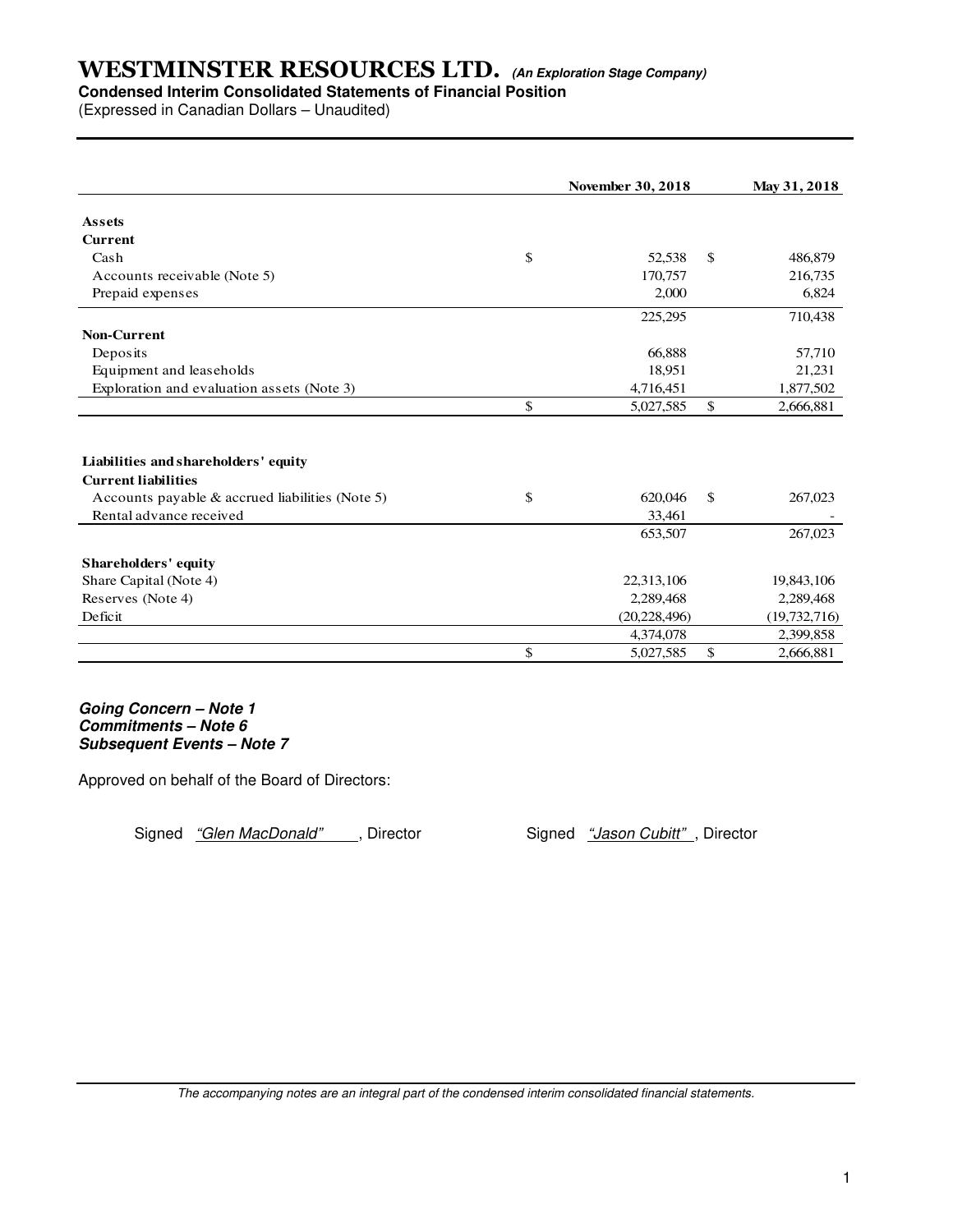## **WESTMINSTER RESOURCES LTD. (An Exploration Stage Company) Condensed Interim Consolidated Statements of Loss and Comprehensive Loss**

(Expressed in Canadian Dollars – Unaudited)

|                                             | Three Months Ended, |    |              |    | Six Months Ended, |    |             |  |
|---------------------------------------------|---------------------|----|--------------|----|-------------------|----|-------------|--|
|                                             | November 30,        |    | November 30, |    |                   |    |             |  |
|                                             | 2018                |    | 2017         |    | 2018              |    | 2017        |  |
| <b>Expenses</b>                             |                     |    |              |    |                   |    |             |  |
| Consulting fees                             | \$<br>156,356       | \$ | 161,280      | \$ | 318,104           | \$ | 530,630     |  |
| Share based payments                        |                     |    |              |    |                   |    | 320,813     |  |
| Management fees                             | 30,000              |    | 48,300       |    | 60,000            |    | 48,300      |  |
| Office                                      | 24,057              |    | 26,796       |    | 53,487            |    | 59,829      |  |
| Accounting, audit, and legal                | 17,179              |    | 28,670       |    | 26,195            |    | 38,555      |  |
| Regulatory and filing fees                  | 3,482               |    | (3,399)      |    | 6,269             |    | 1,423       |  |
| Travel & entertainment                      | 1,011               |    | 5,218        |    | 16,616            |    | 8,966       |  |
| Bank charges and interest                   | 191                 |    | 138          |    | 723               |    | 488         |  |
| Conferences and investor relations          |                     |    | 4,773        |    | 927               |    | 40,917      |  |
| Amortization                                | 1,140               |    | 1,602        |    | 2,280             |    | 1,602       |  |
| Operating loss                              | (233, 416)          |    | (273, 378)   |    | (484, 601)        |    | (1,051,523) |  |
| Other income (expenses)                     |                     |    |              |    |                   |    |             |  |
| Foreign exchange loss                       | (3,368)             |    |              |    | (11, 497)         |    |             |  |
| Interest income                             | 116                 |    |              |    | 318               |    | 134         |  |
| Total loss and comprehensive loss           | \$<br>(236, 668)    | \$ | (273, 378)   | \$ | $(495,780)$ \$    |    | (1,051,389) |  |
| Loss per common share, basic and diluted \$ | (0.01)              | \$ | (0.01)       | \$ | $(0.02)$ \$       |    | (0.05)      |  |
| Weighted average number of common           |                     |    |              |    |                   |    |             |  |
| shares outstanding                          | 28,452,363          |    | 25,027,560   |    | 26,877,872        |    | 21,708,036  |  |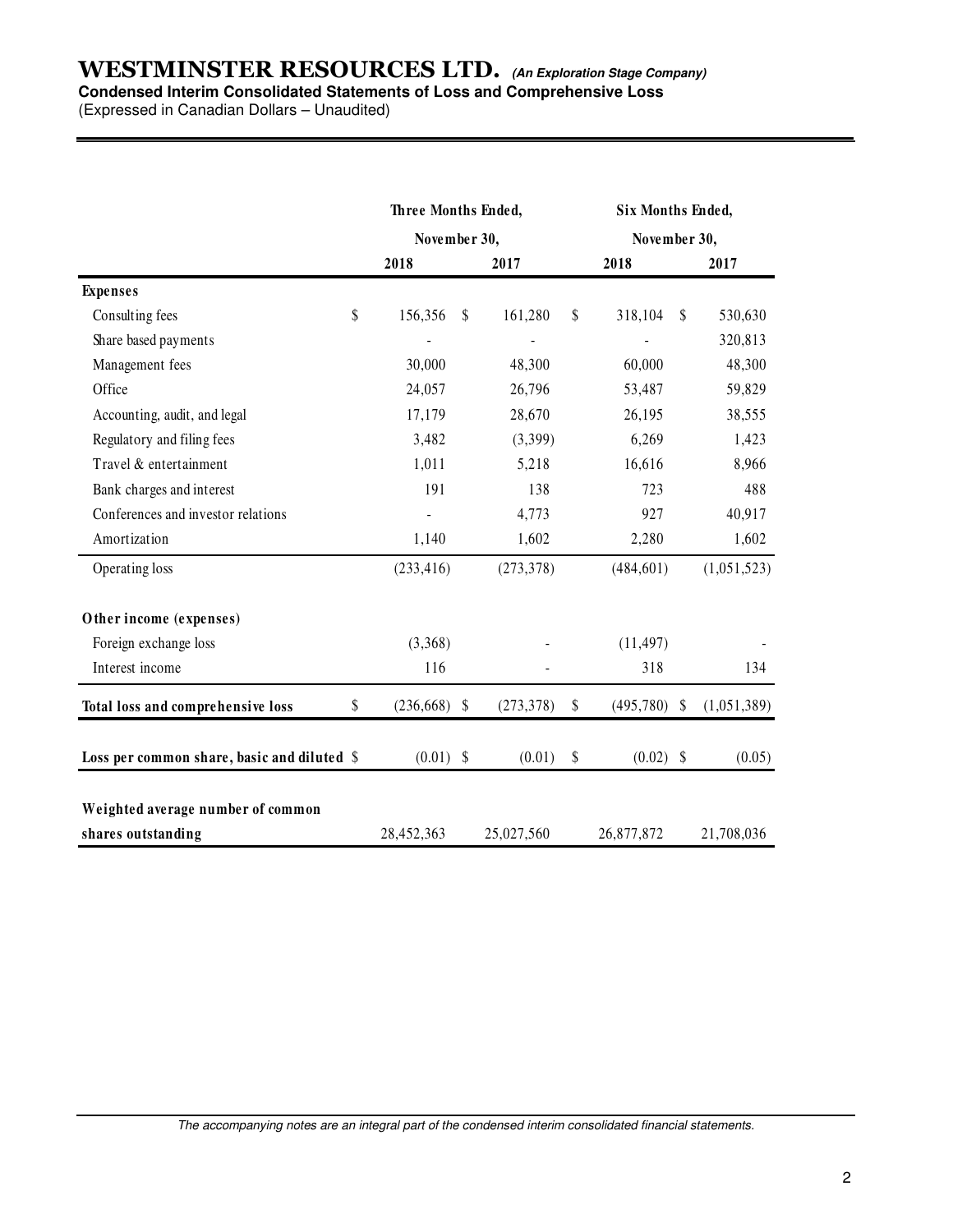## **Condensed Interim Consolidated Statements of Changes in Shareholders' Equity**

(Expressed in Canadian Dollars – Unaudited)

|                                                     |               | <b>Share Capital</b> |      |                          |    |                                         |                          | <b>Total</b>                    |
|-----------------------------------------------------|---------------|----------------------|------|--------------------------|----|-----------------------------------------|--------------------------|---------------------------------|
|                                                     | Number        | Amount               |      | Reserves                 |    | <b>Subscription funds</b><br>receivable | Deficit                  | shareholder's<br><b>e</b> quity |
| <b>Balance - May 31, 2017</b>                       | 13,605,495 \$ | 17,920,372           | - \$ | 1,911,454                | -S | $(24,000)$ \$                           | $(17,396,008)$ \$        | 2,411,818                       |
| Shares issued for cash, net of share issuance costs | 11,365,000    | 1,873,564            |      | 42,871                   |    | (57,000)                                | $\overline{\phantom{a}}$ | 1,859,435                       |
| Subscriptions received                              | 350,000       | 80,500               |      |                          |    | 24,000                                  |                          | 104,500.00                      |
| Share-based payments                                |               |                      |      | 320,813                  |    | $\overline{\phantom{a}}$                |                          | 320,813                         |
| Net loss and comprehensive loss for the period      |               |                      |      |                          |    |                                         | (1,051,391)              | (1,051,391)                     |
| Balance - November 30, 2017                         | 25,320,495 \$ | 19,874,436           |      | $2,275,138$ -\$          |    | 57,000                                  | $(18, 447, 399)$ \$      | 3,645,175                       |
| <b>Balance - May 31, 2018</b>                       | 25,320,495 \$ | 19,843,106 \$        |      | 2,289,468                |    | ٠                                       | $(19,732,716)$ \$        | 2,399,858                       |
| Shares issued for acquisition of exploration assets | 19,000,000    | 2,470,000            |      | $\overline{\phantom{0}}$ |    | $\overline{\phantom{0}}$                |                          | 2,470,000                       |
| Net loss and comprehensive loss for the period      |               |                      |      |                          |    |                                         | (495,780)                | (495,780)                       |
| <b>Balance - November 30, 2018</b>                  | 44,320,495    | 22,313,106           |      | 2,289,468                |    |                                         | $(20, 228, 496)$ \$      | 4,374,078                       |

The accompanying notes are an integral part of the condensed interim consolidated financial statements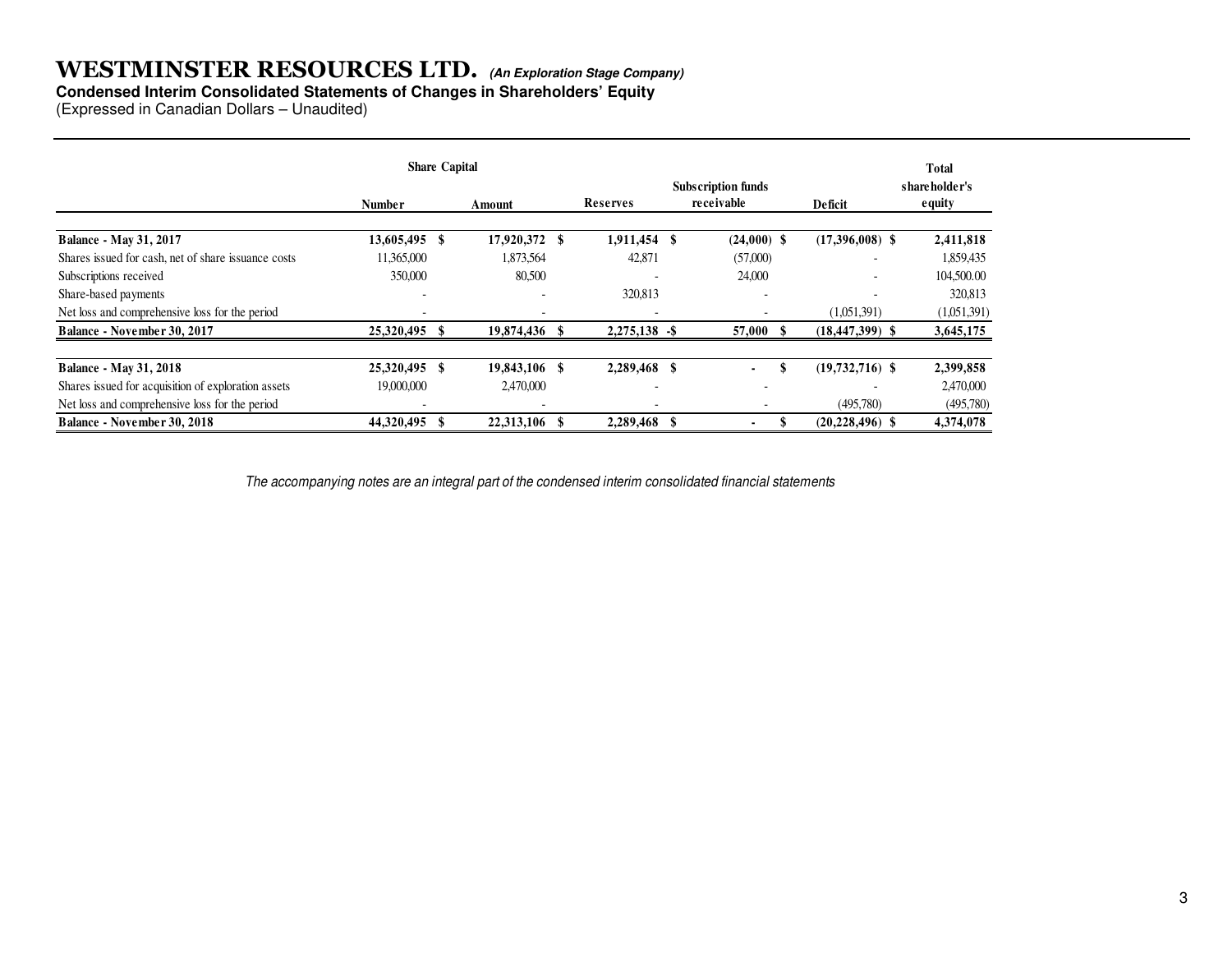#### **Condensed Interim Consolidated Statement of Cash Flows**

(Expressed in Canadian Dollars – Unaudited)

|                                                                  | <b>For the Six Months Ended</b> |                         |                            |  |  |
|------------------------------------------------------------------|---------------------------------|-------------------------|----------------------------|--|--|
|                                                                  |                                 | <b>November 30 2018</b> | <b>November 30, 2017</b>   |  |  |
| Cash flows from operating activities                             |                                 |                         |                            |  |  |
| Loss for the period                                              | \$                              | $(495,780)$ \$          | (1,051,389)                |  |  |
| Items not affecting cash:                                        |                                 |                         |                            |  |  |
| Amortization                                                     |                                 | 2,280                   | 1,602                      |  |  |
| Share-based payments                                             |                                 |                         | 320,813                    |  |  |
| Changes in non-cash working capital items:                       |                                 |                         |                            |  |  |
| Decrease (increase) in receivables                               |                                 | 45,978                  | (128,083)                  |  |  |
| (Increase) in prepaid expenses and deposits                      |                                 | (4,354)                 | (21, 882)                  |  |  |
| Increase (decrease) in accounts payable $\&$ accrued liabilities |                                 | 262,984                 | (73, 549)                  |  |  |
| Net cash used in operating activities                            |                                 | (188, 892)              | (952, 488)                 |  |  |
| Cash flows from investing activities                             |                                 |                         |                            |  |  |
| Exploration and evaluation assets                                |                                 | (245, 449)              |                            |  |  |
| Net cash used in investing activities                            |                                 | (245, 449)              |                            |  |  |
| <b>Cash flows from financing activities</b>                      |                                 |                         |                            |  |  |
| Issuance of common shares, net of share issuance costs           |                                 |                         | 1,963,935                  |  |  |
| Net cash provided by financing activities                        |                                 |                         | 1,963,935                  |  |  |
| Net change in cash for the period                                |                                 | (434, 341)              | 1,011,447                  |  |  |
| Cash - beginning of the period                                   |                                 | 486,879                 | 11,410                     |  |  |
| Cash - end of the period                                         | \$                              | 52,538                  | <sup>\$</sup><br>1,022,857 |  |  |
| Supplemental cash flow information                               |                                 |                         |                            |  |  |
| Fair value of finders warrants issued                            |                                 |                         | \$<br>(57,201)             |  |  |
| Shares issued for acquisition of mineral property                | \$                              | 2,470,000               |                            |  |  |

The accompanying notes are an integral part of the condensed interim consolidated financial statements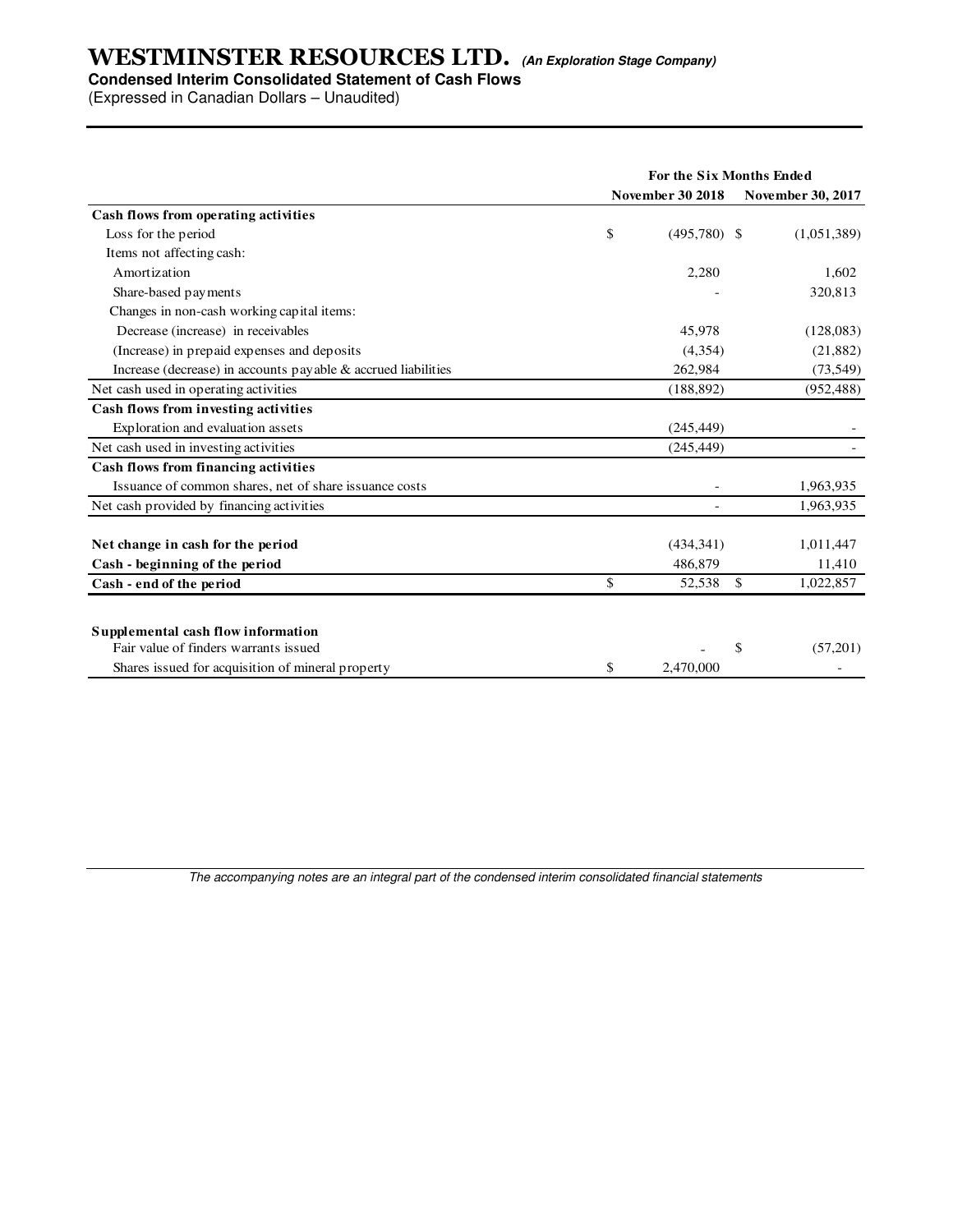For the six months ended November 30, 2018 (Expressed in Canadian Dollars – Unaudited)

#### **1. Nature of Operations and Going Concern**

Westminster Resources Ltd. (an Exploration Stage Company) was incorporated under the Business Corporations Act of British Columbia, Canada on December 1, 2005 and maintains its corporate head office at Suite 1100 - 595 Howe Street, Vancouver, British Columbia, V6C 2T5. The Company's common shares are listed on the TSX Venture Exchange (TSX.V: WMR) in Canada. Westminster Resources Ltd. and its subsidiaries (collectively referred to as the "Company" or "Westminster") are principally engaged in the acquisition, exploration, and development of mineral properties as described herein.

These condensed interim consolidated financial statements have been prepared on a going concern basis, which presumes the realization of assets and discharge of liabilities in the normal course of business for the foreseeable future. However, there are factors that management has identified that may cast significant doubt on the entities ability to continue as a going concern.

For the six months ended November 30, 2018, the Company reported a net loss of \$495,780 (2017 – \$1,051,389) and an accumulated deficit of \$20,228,496 (May 31, 2018 - \$19,732,716). As at November 30, 2018, the Company had negative working capital of \$428,212 (May 31, 2018 – positive working capital of \$443,415). The Company has no source of operating cash flow and relies on issuances of equity to finance operations, including exploration of its exploration and evaluation ("E&E") assets.

The ability of the Company to continue as a going concern and meet its commitments as they become due, including completion of the acquisition, exploration and development of its E&E assets, is dependent on the Company's ability to obtain the necessary financing. Management is planning to raise additional capital to finance operations and expected growth, if necessary, or alternatively to dispose of its interests in certain properties. The outcome of these matters cannot be predicted at this time. If the Company is unable to obtain additional financing, the Company may be unable to continue as a going concern.

The business of mining exploration involves a high degree of risk and there is no assurance that current exploration projects will result in future profitable mining operations. The Company has significant cash requirements to meet its administrative overhead, pay its liabilities and maintain its E&E assets. The recoverability of amounts shown for E&E assets is dependent on several factors. These include the discovery of economically recoverable reserves, the ability of the Company to obtain the necessary financing to complete the development of these properties and future profitable production or proceeds from disposition of E&E assets.

These condensed consolidated interim financial statements have been prepared in accordance with International Financial Reporting Standards ("IFRS") applicable to a going concern. Accordingly, they do not give effect to adjustments that may be necessary should the Company be unable to continue as a going concern, and therefore, be required to realize its assets and liquidate its liabilities and commitments in other than the normal course of business.

#### **2. Basis of Presentation and Statement of Compliance**

These unaudited condensed interim consolidated financial statements have been prepared in accordance with IFRS applicable to the preparation of interim financial statements, including International Accounting Standards 34, Interim Financial Reporting, as issued by the International Accounting Standards Board ("IASB"). The accounting policies applied in the preparation of these unaudited condensed interim consolidated financial statements are consistent with those applied and disclosed in the Company's audited consolidated financial statements for the year ended May 31, 2018, except as noted below. These unaudited condensed interim financial statements should be read in conjunction with the Company's audited consolidated financial statements for the year ended May 31, 2018, which have been prepared in accordance with IFRS as issued by the IASB.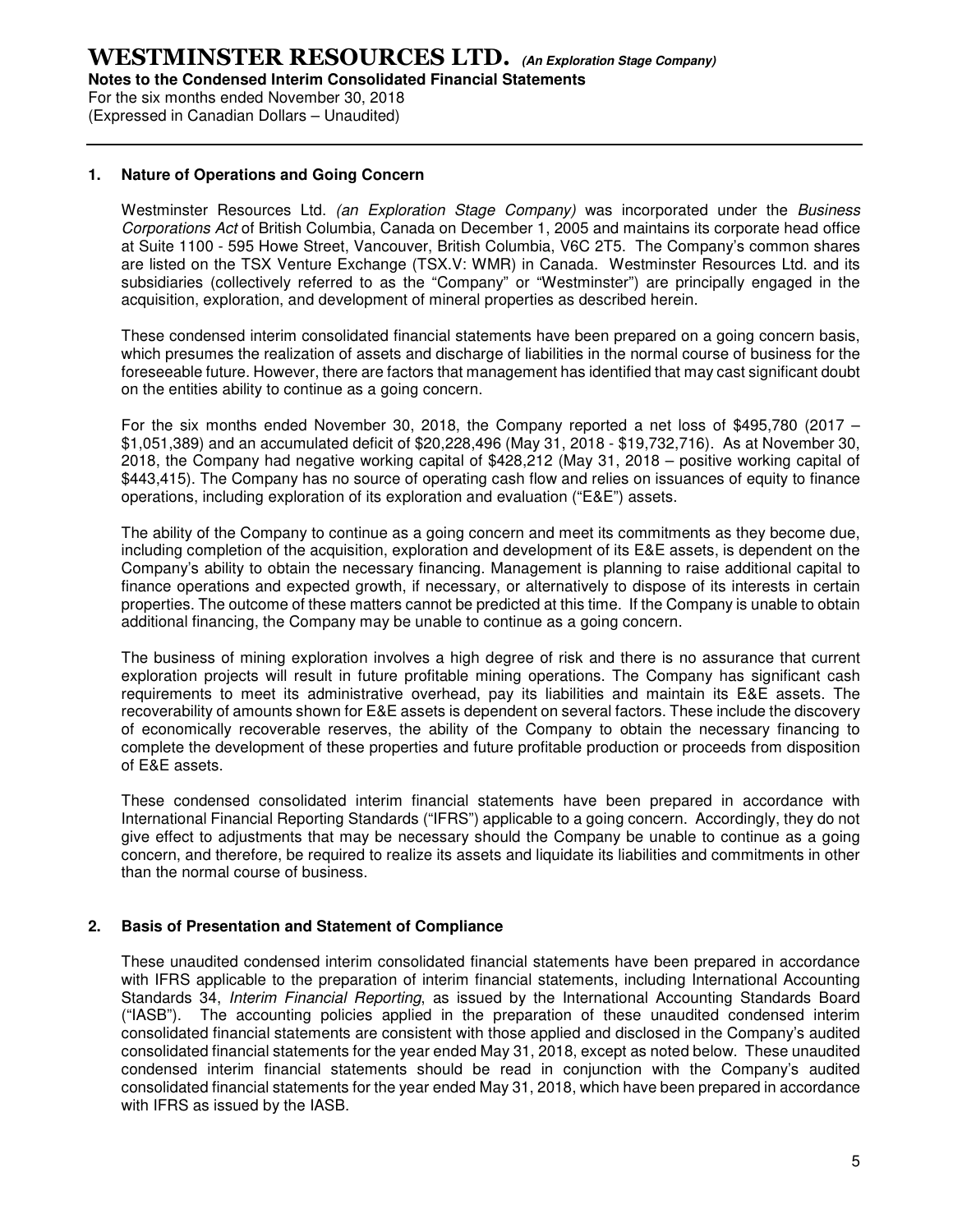For the six months ended November 30, 2018 (Expressed in Canadian Dollars – Unaudited)

#### **2. Statement of Compliance and Basis of Presentation** - continued

These condensed interim consolidated financial statements were authorized for issue by the Company's Board of Directors on January 28, 2019.

The preparation of financial statements requires the use of certain critical accounting estimates. It also requires management to exercise judgement in applying the Company's accounting policies. The significant accounting judgements, estimates and assumptions in the preparation of these condensed interim consolidated financial statements are consistent with those applied and disclosed in Note 2 of the Company's audited financial statements as at and for the year ended May 31, 2018.

These unaudited condensed interim consolidated financial statements include the accounts of the Company and its wholly-owned integrated subsidiaries, Minera Westminster, S.A. de C.V. ("Minera Westminster"), Servicios Westminster, S.A. de C.V. ("Servicios Westminster") and Westminster Peru SAC. All significant inter-company balances and transactions have been eliminated upon consolidation.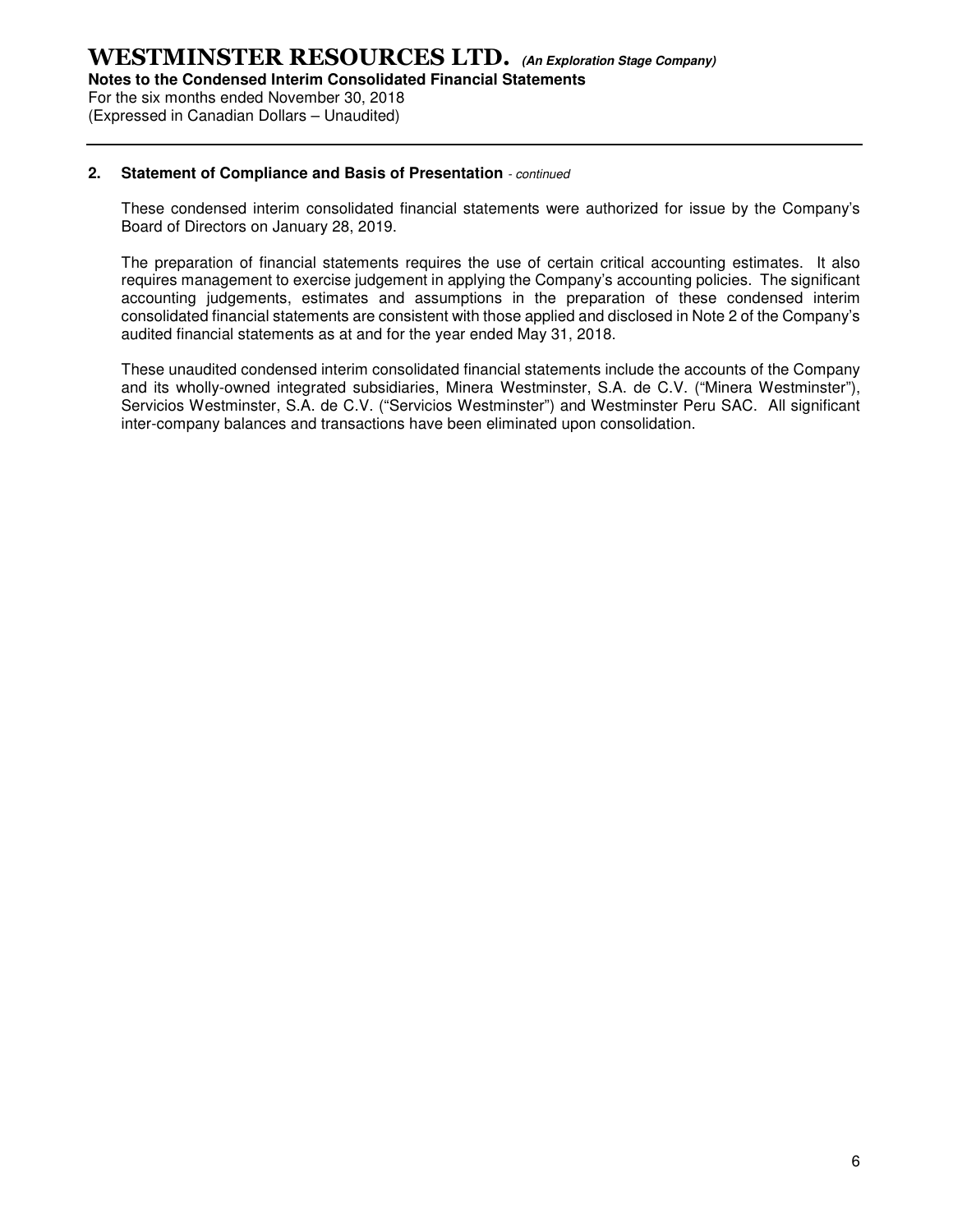**Notes to the Condensed Interim Consolidated Financial Statements** 

For the six months ended November 30, 2018

(Expressed in Canadian Dollars – Unaudited)

#### **3. Exploration and Evaluation Assets**

The Company's interests in exploration and evaluation assets are located in Sonora, Mexico and Peru. The following table outlines the expenditures for the year ended May 31, 2018 and the ending balance as at November 30, 2018:

|                                     | Balance as at   |                       | Balance as at            |                          | Balance as at     |
|-------------------------------------|-----------------|-----------------------|--------------------------|--------------------------|-------------------|
|                                     | May 31, 2017    | Additions             | May 31, 2018             | Additions                | November 30, 2018 |
| El Cobre Project, Sonora, Mexico:   |                 |                       |                          |                          |                   |
| Acquisition costs                   | 151,731         |                       | 151,731                  |                          | 151,731           |
| Exploration expenditures            |                 |                       |                          |                          |                   |
| Property maintenance                | 370,667         | 25,895                | 396,562                  | 24,273                   | 420,835           |
| Assays and reports                  | 109,517         |                       | 109,514                  |                          | 109,514           |
| Consulting and engineering          | 333,394         | 6,250                 | 339,644                  | 15,000                   | 354,644           |
| Drilling                            | 329,642         |                       | 329,642                  |                          | 329,642           |
| Field expenses                      | 607,714         | 65,095                | 672,809                  |                          | 672,809           |
| Geology and geophysics              | 349,729         |                       | 349,729                  |                          | 349,729           |
| Travel                              | 82,946          |                       | 82,946                   |                          | 82,946            |
| Write-down                          |                 | (794,070)             | (794,070)                | $\overline{\phantom{a}}$ | (794,070)         |
|                                     | 2,335,340       | (696, 830)            | 1,638,507                | 39,273                   | 1,677,780         |
| <b>MER Project, NW Territories:</b> |                 |                       |                          |                          |                   |
| Acquisition costs                   | 60,000          |                       | 60,000                   |                          | 60,000            |
| Exploration expenditures            |                 |                       |                          |                          |                   |
| Assays and reports                  | 4,314           |                       | 4,314                    |                          | 4,314             |
| Write-down                          |                 | (64,314)              | (64, 314)                |                          | (64, 314)         |
|                                     | 64,314 -        | 64,314                | $\overline{\phantom{a}}$ | $\overline{\phantom{a}}$ |                   |
| Ilo Norte/Ilo Este Project, Peru:   |                 |                       |                          |                          |                   |
| Acquisition costs                   |                 | 219,525               | 219,525                  | 2,737,516                | 2,957,041         |
| Exploration expenditures            |                 |                       |                          |                          |                   |
| Consulting and engineering          |                 | 19,470                | 19,470                   | 62,160                   | 81,630            |
|                                     |                 | 238,995               | 238,995                  | 2,799,676                | 3,038,671         |
|                                     | \$<br>2,399,651 | $(522, 149)$ \$<br>\$ | 1,877,502                | 2,838,949<br>S           | \$<br>4,716,451   |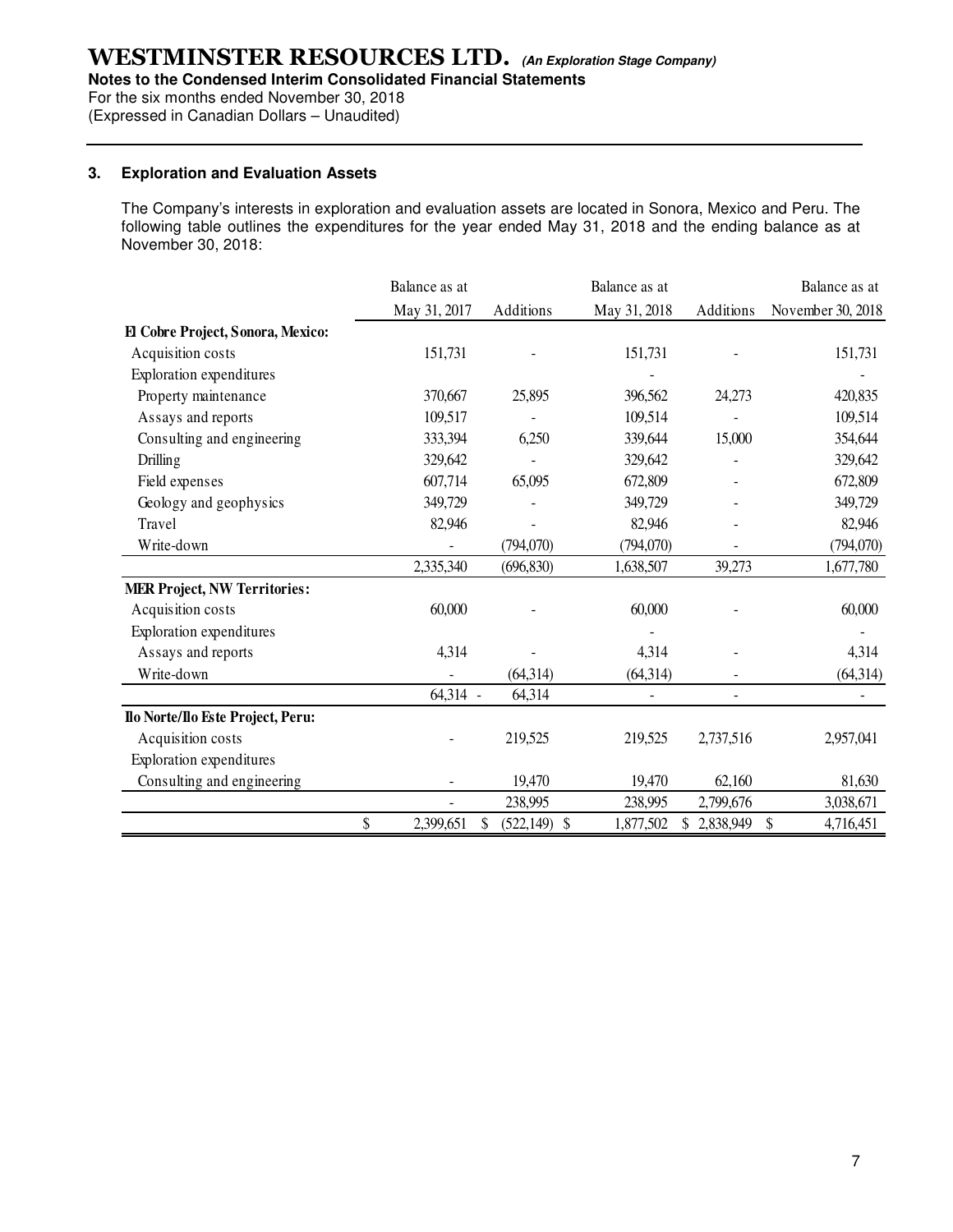For the six months ended November 30, 2018 (Expressed in Canadian Dollars – Unaudited)

#### **3. Exploration and Evaluation Assets** - continued

#### **El Cobre Project, Sonora, Mexico**

The Company has assembled the El Cobre Project, which is located near Obregon in Sonora state, Mexico.

During the year ended May 31, 2018, the Company did not renew certain claims and recorded a write down of \$794,070.

#### **Mer Lithium Project, NWT**

In July 2016 the Company acquired four lithium prospective claims in the Yellowknife Pegmatite Belt, located east of Yellowknife in the Northwest Territories of Canada. The purchase price is 50,000 shares of the Company (issued with a fair value of \$35,000) (Note 8) and \$25,000 cash (paid). During the year ended May 31, 2018, management decided to fully write down the Project.

#### **Ilo Norte and Ilo Este, Peru**

The Company signed an agreement dated February 6, 2018 with Latin Resources Limited ("Latin") to acquire a 100% interest in a portfolio of 36 concessions in southern Peru. This transaction closed in July 2018.

Consideration is as follows:

Upon signing of the sale agreement, the Company will issue to Latin a total of 19 million common shares of the Company, which will be placed in voluntary escrow and held until the concessions have been effectively transferred to the Company or its subsidiary, but shall vest with the following milestones:

- 1,000,000 shares will vest 6 months from the date of the sale agreement;
- 3,000,000 shares vest 12 months from the date of the sale agreement; and
- 15,000,000 shares vest 18 months from the date of the sale agreement.

The shares were issued on November 15, 2018 and were legended pursuant to the vesting provisions above.

Connected to the agreement, 950,000 shares with a fair value of \$123,500 were issued as finders fees subsequent to the period and this amount was accrued as a liability at the end of the period.

A lump sum cash payment of US\$150,000 (\$189,525 - paid) on the signing of the sale agreement; and A final payment of US\$100,000 on the 12 - month anniversary of the signing of the sale agreement.

On August 16, 2018, the Company entered into a Farm-In Agreement with AusQuest Limited ("AusQuest") pursuant to which AusQuest will complete 13,000 metres of drilling over 7.5 years to earn a 65% interest in 6 of the 36 Peruvian copper claims acquired by the Company, totaling 5400 hectares and located south of the main Ilo Norte and Ilo Este projects. AusQuest has the option to earn 75% by also completing a Pre-Feasibility Study covering these 6 claims. Terms of the agreement are as follows:

- 18-month Phase 1 program to identify drill targets;
- 3-year Phase 2 program of a minimum 3,000 metres of drilling to earn an initial 35% interest;
- 3-year Phase 3 program of a further 10,000 metres of drilling or US\$2.5 million of additional expenditures to achieve 65% interest; and
- Phase 4 PFS program to complete a Pre-Feasibility Study to achieve a 75% interest.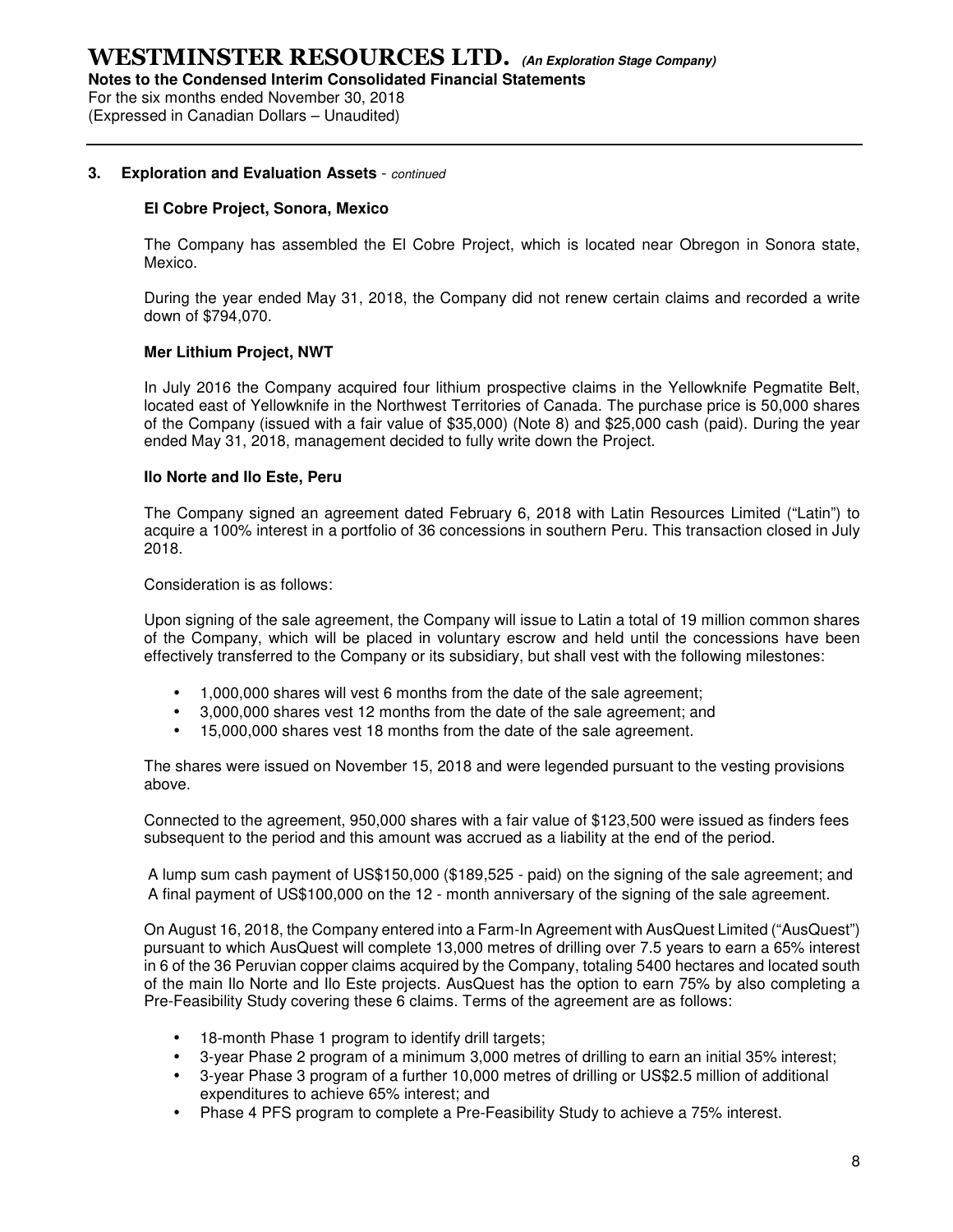For the six months ended November 30, 2018 (Expressed in Canadian Dollars – Unaudited)

#### **3. Exploration and Evaluation Assets** - continued

Once AusQuest has earned 75%, it can offer to buy out the Company's remaining 25% interest for fair market value.

#### **La Ronge, Saskatchewan**

On August 7, 2018, the Company entered into a Letter of Intent to acquire a land package totaling 10,858 hectares and consisting of 2 claims in the La Ronge district of Saskatchewan. Terms of the acquisition include making exploration expenditures totaling \$400,000 over 3 years and issuing 4 million shares in two equal tranches to earn an 80% interest in the property.

#### **4. Share Capital and Reserves**

#### a) Authorized

The Company is authorized to issue an unlimited number of common shares without par value.

On May 1, 2017, the Company completed a 10 for 1 share consolidation. The Company's outstanding options and warrants were adjusted on the same basis (1 for 10) as the common shares, with proportionate adjustments being made to the exercise prices. All share, option and warrant information have been retrospectively adjusted to reflect the share consolidation.

b) Private Placements and Share Issuances

On June 16, 2017, the Company closed a private placement first announced on May 3, 2017 for 12,020,000 units at \$0.12 per unit for gross proceeds of \$1,442,400. Each unit is comprised of one common share at \$0.12 and one common share purchase warrant at \$0.16 for five years. This placement was closed in two tranches, the first on May 25, 2017 in the amount of 8,150,000 units and the balance of 3,870,000 units on June 16, 2017.

On August 11, 2017, the Company closed a private placement for the issuance of 7,495,000 units at \$0.20 per unit for a total of \$1,499,000 gross proceeds. Each unit is comprised of one common share at \$0.20 and one-half common share purchase warrant. Each full share purchase warrant will allow the holder to purchase one additional common share at \$0.35 for one year. The Company incurred a total of \$61,736 in finder's fees and regulatory charges in connection with this private placement. In addition, the Company issued a total of 262,500 share purchase broker warrants in connection with this private placement. The broker warrants had a fair value of \$42,871, which was allocated to warrants reserve. The fair value of the broker warrants was determined using the Black-Scholes pricing model with a risk- free rate of 1.20%, volatility factor of 152%, and an expected life of one year.

On November 15, 2017 the Company issued 350,000 common shares as part of a non-brokered private placement filed on August 11, 2017 and approved by the TSX on November 15, 2017 for gross proceeds of \$80,500. The units consisted of one common share of the Company at \$0.23 and one-half warrant at \$0.35 for 12 months from the date of the issuance of the common stock.

On November 15, 2018, the Company issued 19,000,000 common shares with a fair value of \$2,470,000.

Subsequent to the period, the Company issued 2,000,000 common shares pursuant to the La Ronge acquisition with a fair market value of \$70,000

Also subsequent to the period, the Company issued 950,000 common shares with a fair value of \$123,500 which were issuable as finders' fees pursuant to the Ilo Norte and Ilo Este agreement. An equal amount was settled as a liability in issuing the shares.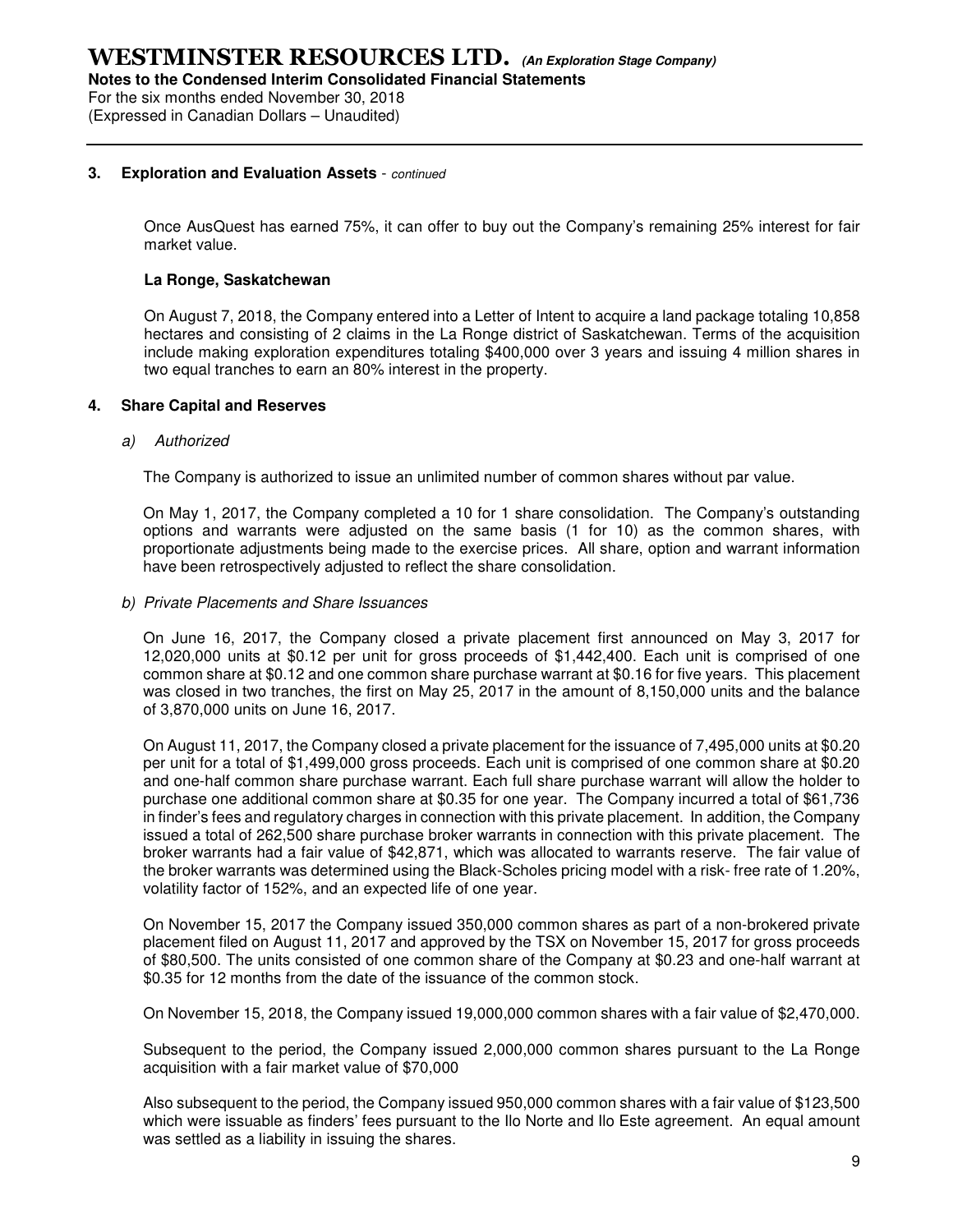**Notes to the Condensed Interim Consolidated Financial Statements** 

For the six months ended November 30, 2018 (Expressed in Canadian Dollars – Unaudited)

#### **4. Share Capital and Reserves** - continued

#### c) Stock Options

The Company has a stock option plan (the "Plan") in place that allows for the reservation of common shares issuable under the Plan to a maximum of 10% of the number of issued and outstanding common shares of the Company at any given time. The exercise price of any stock option granted under the plan may not be less than the closing price of the Company's shares on the last business day immediately preceding the date of grant.

During the six months ended November 30, 2018, the Company did not grant any stock options, and 40,000 stock options were forfeited.

A summary of the status of the Company's stock options as at November 30, 2018 is presented below:

|       |          |              |           |                        |                                       | Remaining     |                |
|-------|----------|--------------|-----------|------------------------|---------------------------------------|---------------|----------------|
|       | Exercise | Balance at   |           | Balance at Expiry      |                                       | contractual   | Number of      |
| Price |          | June 1, 2018 | Forfeited | November 30, 2018 Date |                                       | life in years | options vested |
|       | \$0.50   | 45,000       | (40,000)  |                        | 5,000 March 31, 2019                  | 0.33          | 5.000          |
|       | \$0.31   | 1,350,000    |           |                        | 1,350,000 August 10, 2019             | 0.69          | 1,350,000      |
|       | Totals:  | 1,395,000    | 40,000    | 1,355,000              |                                       | 0.69          | 1,355,000      |
|       |          | 0.32         | 0.50      |                        | 0.31 Weighted average exercise prices |               | 0.31           |

The total share-based compensation expense recorded during the six months ended November 30, 2018 was \$Nil (November 30, 2017 - \$320,813).

#### d) Share Purchase Warrants

During the six months ended November 30, 2018, the Company did not issue any share purchase warrants, nor were there any exercises of warrants in this period, however 175,000 warrants expired.

|          |      |   |              |     |           |                        |                                       | Remaining                |
|----------|------|---|--------------|-----|-----------|------------------------|---------------------------------------|--------------------------|
| Exercise |      |   | Balance at   |     |           | Balance at Expiry      |                                       | contractual              |
| Price    |      |   | June 1, 2018 |     | Expired   | November 30, 2018 Date |                                       | life in years            |
| \$       | 0.16 |   | 8,150,000    |     |           |                        | 8,150,000 May 24, 2022                | 3.48                     |
| \$       | 0.16 |   | 3,870,000    |     |           |                        | 3,870,000 June 15, 2022               | 3.54                     |
| \$       | 0.35 |   | 4,010,000    |     |           |                        | 4,010,000 August 11, 2019             | 0.70                     |
|          | 0.35 |   | 175,000      |     | (175,000) |                        | November 15, 2018                     | $\overline{\phantom{0}}$ |
|          |      |   | 16,205,000   |     | (175,000) | 16,030,000             |                                       | 2.80                     |
|          |      | S | 0.21         | \$. | 0.35      | - \$                   | 0.19 Weighted average exercise prices |                          |

As at August 31, 2018, all of the above warrants were exercisable.

#### **5. Related Party transactions**

Key management personnel are persons responsible for planning, directing and controlling the activities of the entity, and include all directors and officers. Key management compensation during the six months ended November 30, 2018 and 2017 were as follows:

|                     | Six months ended  | Six months ended  |
|---------------------|-------------------|-------------------|
|                     | November 30, 2018 | November 30, 2017 |
| Short-term benefits | 166.897           | 48.300            |